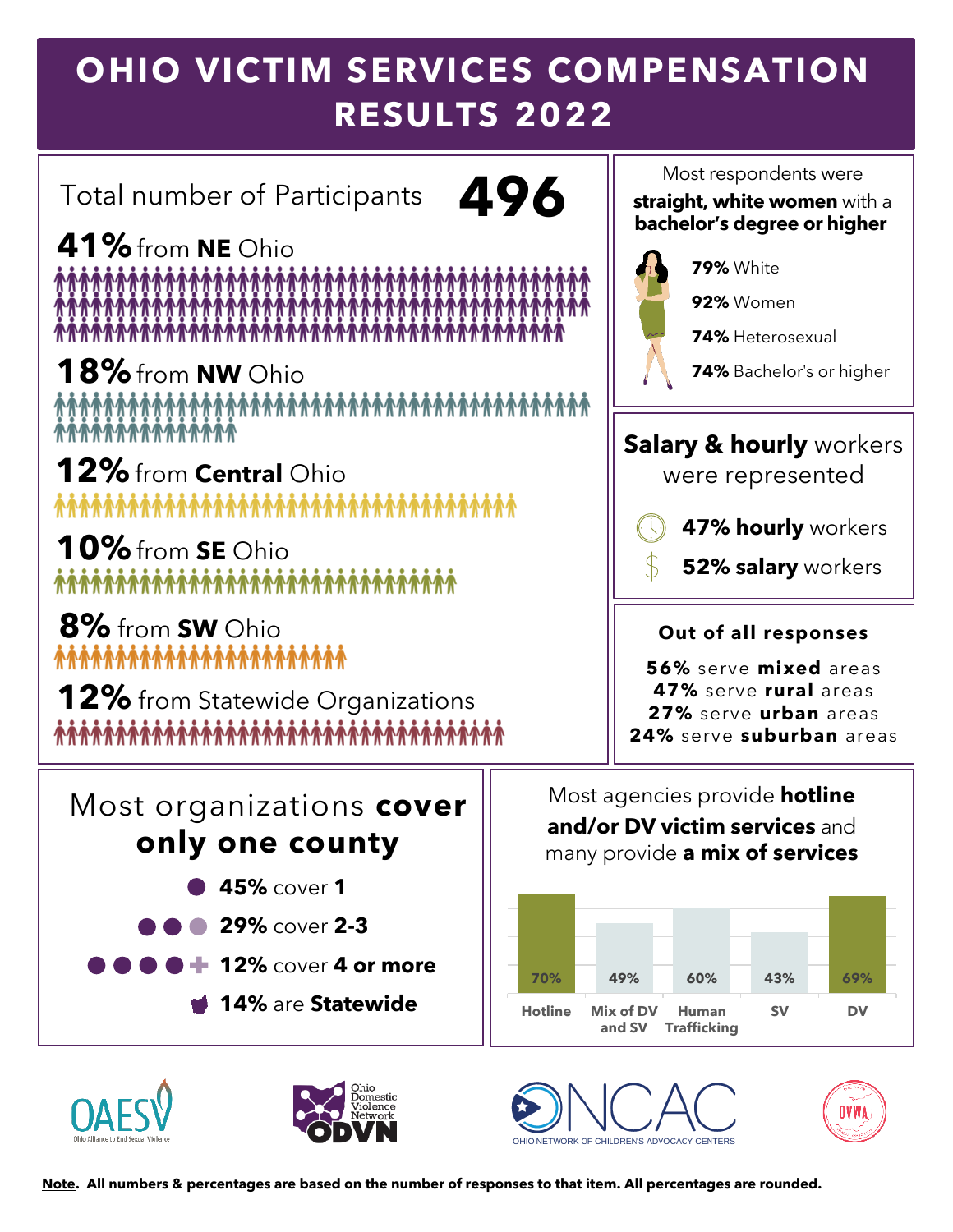### **Overall, victim services organizations reported less funding is available to adequately compensate employees.**